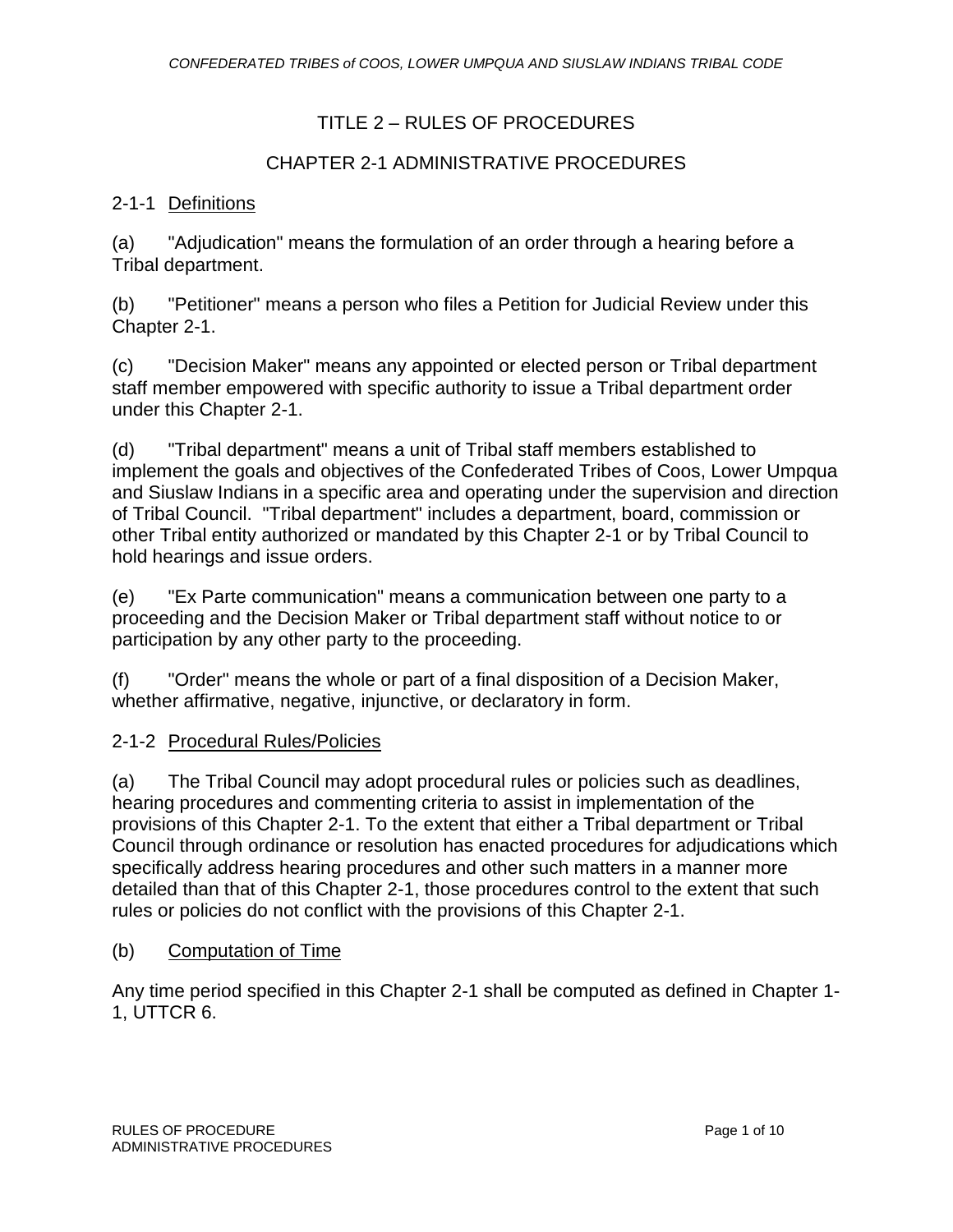## ADJUDICATIONS

## 2-1-3 Timing

A Tribal department shall conduct an adjudication whenever the Tribal Code or Tribal Council requires that the Tribal department issue an order after opportunity for hearing on the record. Immediately thereafter, the Tribal department shall designate a Decision Maker to schedule a hearing and resolve the dispute. Except where provided in the Tribal Code or a policy adopted by Tribal Council or a Tribal department identifying a different period of time, a person must request a hearing on the record within thirty (30) days of the Tribal Council's or Tribal department's action giving rise to an opportunity for hearing on the record.

#### 2-1-4 Exhaustion of Other Remedies

Before seeking a hearing before a Decision Maker, the party seeking a hearing must have exhausted all other available administrative remedies established by the Tribal Code or by the Tribal department through written policies.

#### 2-1-5 Notice

Within fourteen (14) days after this Chapter 2-1 requires a hearing on the record before the Tribal department, the Decision Maker assigned to hear the dispute shall inform all persons known to have an interest in the hearing of:

- (a) The time, place, and nature of the hearing;
- (b) The legal authority under which the hearing is to be held;
- (c) The matters of fact and law at issue;

(d) The process for conducting the hearing, including a statement that the party seeking a hearing may be represented by counsel, a statement indicating whether discovery is available and, if so, how it will be conducted; and

(e) A statement indicating whether and under what circumstances an order by default may be entered.

#### 2-1-6 Appearance by Parties

A party may appear in person or by or with counsel in a Tribal department adjudicatory proceeding.

#### 2-1-7 Submission of Evidence

Prior to the hearing, each party may submit such relevant evidence in support of their position as necessary to assist the Decision Maker in reaching his or her decision. Parties may also offer evidence at the hearing. Every party shall have the right of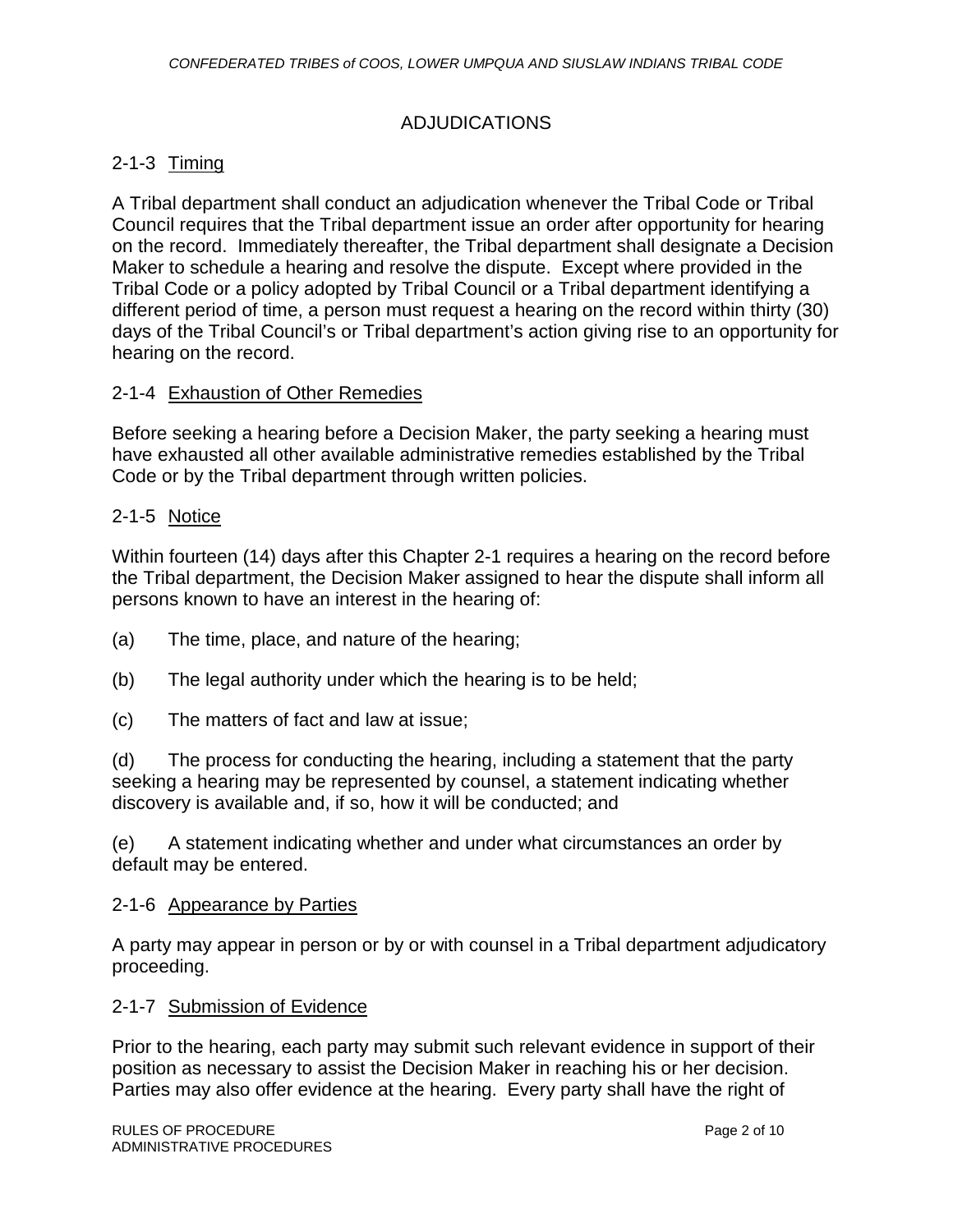cross-examination of witnesses who testify and shall have the right to submit rebuttal evidence.

### 2-1-8 Hearings

(a) Each Tribal department may adopt its own hearing procedures provided that they conform with due process and applicable Tribal or federal law. To the extent that a Tribal department fails to adopt specific hearing procedures, or those procedures are in conflict with this Chapter 2-1, the procedures of this Chapter 2-1 shall apply.

(b) The Decision Maker presiding at the hearing may:

(1) Administer oaths and affirmations;

(2) Upon a showing of general relevance and reasonable scope of the evidence sought, issue subpoenas authorized by law and when requested by a party;

(3) Rule on offers of proof and admission of evidence;

(4) Take depositions or have depositions taken when the ends of justice would be served;

(5) Regulate the course of the hearing;

(6) Hold conferences for the settlement or simplification of issues by consent of the parties;

- (7) Dispose of procedural requests or similar matters;
- (8) Directly question the parties to a hearing; and
- (9) Take other action consistent with this Chapter 2-1.

(c) Unless otherwise provided by Tribal law, the party seeking the hearing has the burden of proof.

(d) The parties may present any additional oral or documentary evidence, but irrelevant, immaterial or unduly repetitious evidence shall be excluded. The parties may also submit rebuttal evidence, and conduct cross-examination where the Decision Maker determines such actions will produce evidence material to the resolution of the case.

(e) The Decision Maker shall issue a written opinion and order within thirty (30) days after the hearing. The order shall: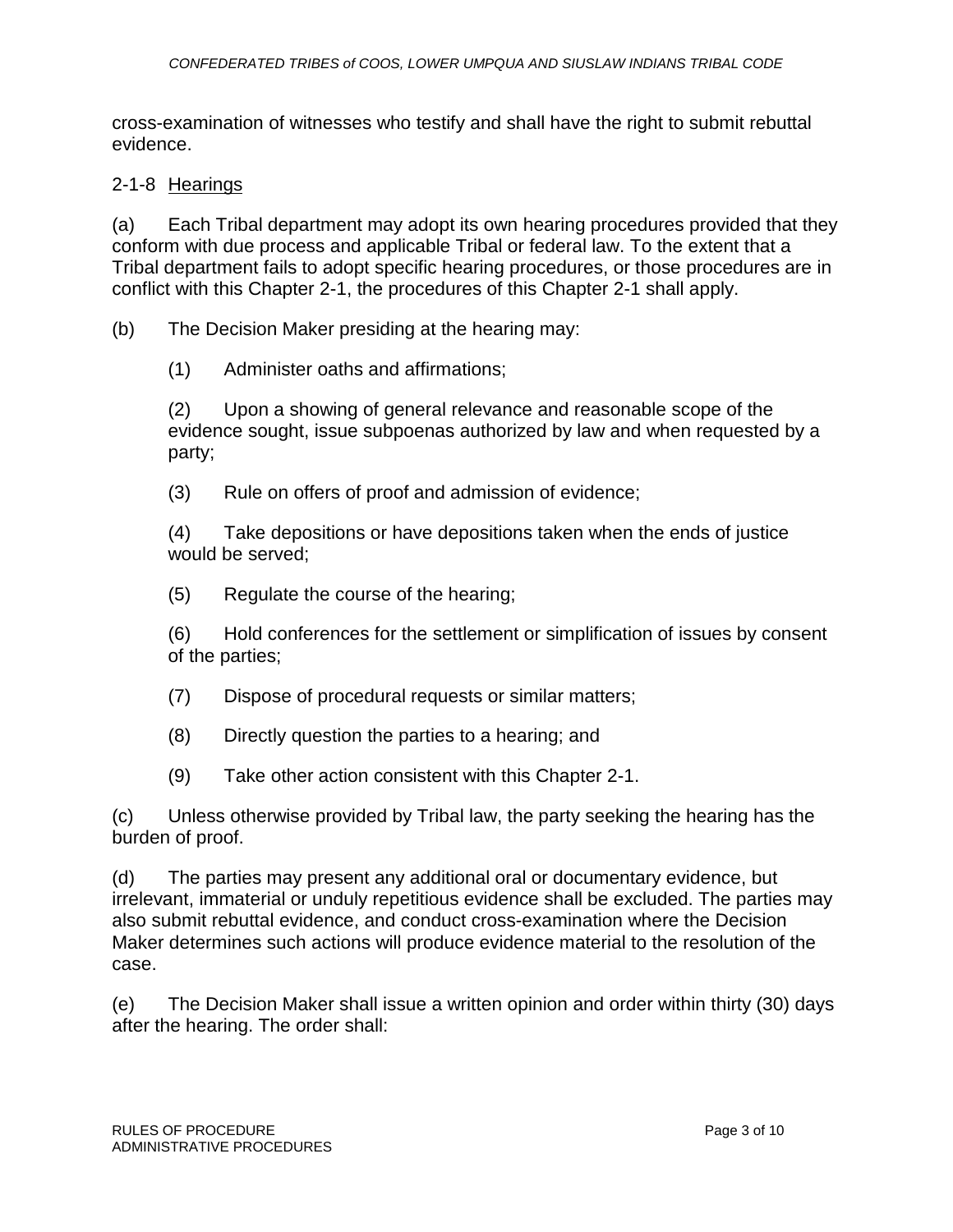(1) Be based solely on those issues properly raised to the Decision Maker and on all evidence submitted by the parties that is supported by substantial evidence;

(2) Be in writing and include the findings and conclusions of law of the Decision Maker and the reason or basis for such conclusions on all material issues of fact, law or discretion as presented by the parties, and the appropriate rule, order, sanction, relief, or denial thereof; and

(3) State the process by which a party may seek judicial review of the order.

(f) The order of the Decision Maker shall be the final Tribal department decision.

## 2-1-9 The Record

(a) The exclusive record for judicial review of a Tribal department order shall be compiled by the Decision Maker and shall include:

(1) Complete audio or written recorded transcripts of testimony provided at the hearing;

(2) All evidence, pleadings, motions, intermediate rulings, and exhibits filed prior to and during the hearing;

(3) All stipulations;

(4) A statement of the substance of any ex parte communication and any rebuttal, as described in CLUSITC 2-1-10(c);

(5) Proposed findings by the Decision Maker; and

(6) The written order of the Decision Maker.

(b) The record shall provide the basis for any subsequent Petition for Judicial Review of the Decision Maker's order in Tribal Court.

(c) The record shall be provided to a party upon request and payment of costs by such party.

### 2-1-10Ex Parte Contacts and Conflict of Interests

(a) No interested person outside a Tribal department involved in an adjudication shall make or knowingly cause to be made an ex parte communication relevant to the merits of the proceeding to any Decision Maker or person in such Tribal department who is or may reasonably be expected to be involved in the decision making process of the proceedings.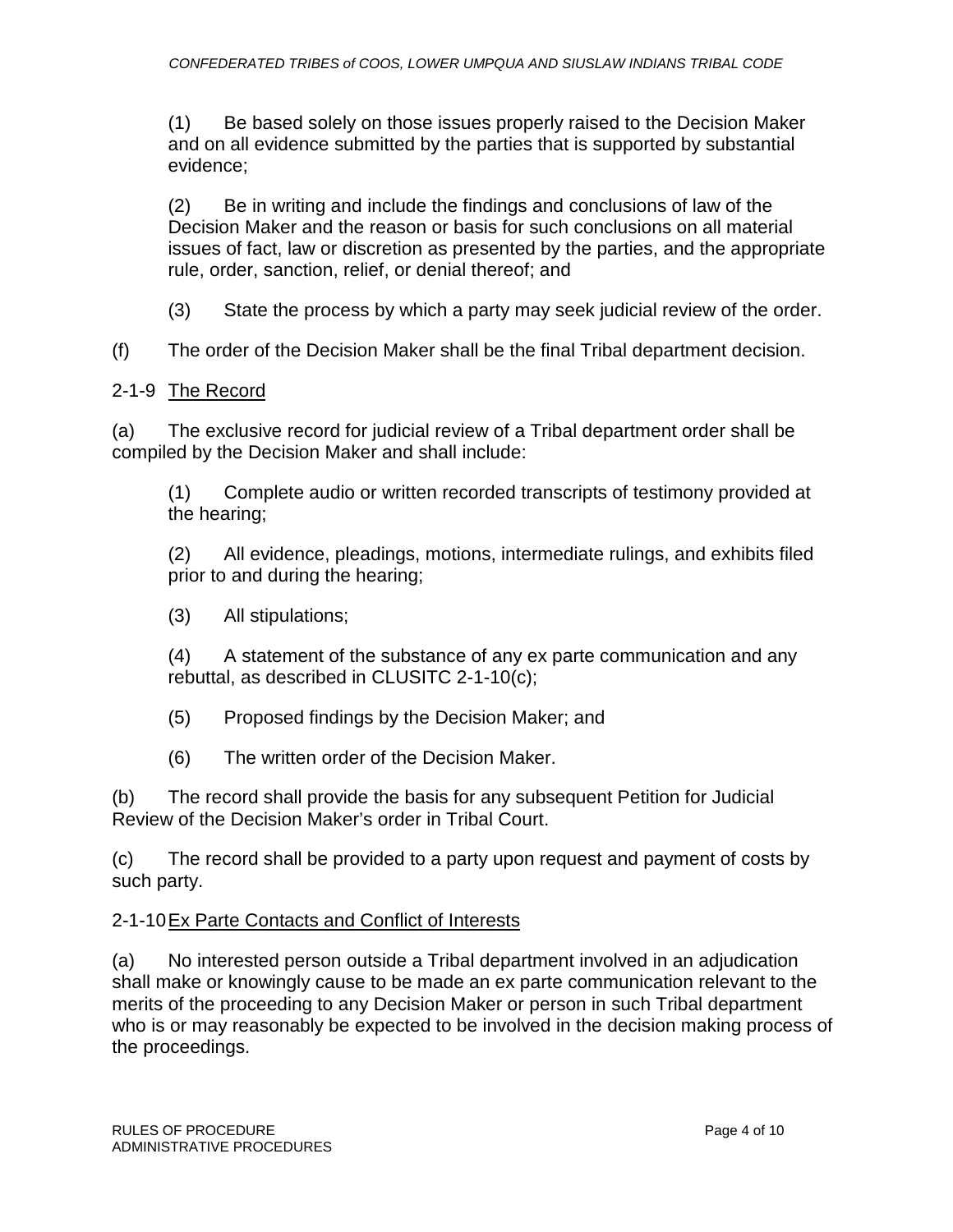(b) No Decision Maker or person in the Tribal department who is or may reasonably be expected to be involved in the decision making process of the proceedings shall make or knowingly cause to be made an ex parte communication relevant to the merits of the proceeding to any interested person outside the Tribal department.

(c) A Decision Maker or person in the Tribal department who is or may reasonably be expected to be involved in the decision making process of the proceedings who receives or who makes or knowingly causes to be made a communication prohibited by this subsection shall place on the record of the proceedings a statement of the substance of any ex parte communication on a fact in issue made to the Decision Maker during the pendency of the proceeding. The Decision Maker shall notify all parties of such communication and of their right to rebut the substance of the ex parte communications on the record.

(d) Upon a violation of this section by a party and absent good cause shown to the contrary, the Decision Maker may dismiss, deny, disregard or make other appropriate determinations in relation to such party's claim.

(e) Any Decision Maker who has an actual or potential personal, financial, or propriety interest in the outcome of a hearing must disclose such interests and, if unable to act in a non-biased manner, must recuse him or herself from the hearing.

(f) The prohibitions of this section also apply to any Tribal Council member who may sit as a Decision Maker.

# 2-1-11Exclusion of Certain Employees from Decision

An employee or agent engaged in investigative or prosecuting functions for a Tribal department in a case may not, in that or a factually related case, participate or advise in the decision except as a witness or as legal counsel at the hearing unless the case involves the determination of an application for licenses.

# JUDICIAL REVIEW

# 2-1-12Petition for Judicial Review

(a) Unless otherwise precluded by Tribal law or policy, any party to a hearing may petition for Tribal Court review of a Tribal department order for which there is no other adequate remedy by filing a written Petition for Judicial Review with the Tribal Court within thirty (30) days after such final order is issued. A written Petition for Judicial Review must provide the Tribal Court with sufficient information and argument to show why the order should be changed or reversed. At a minimum, a Petition for Judicial Review must:

(1) State that the document is a Petition for Judicial Review;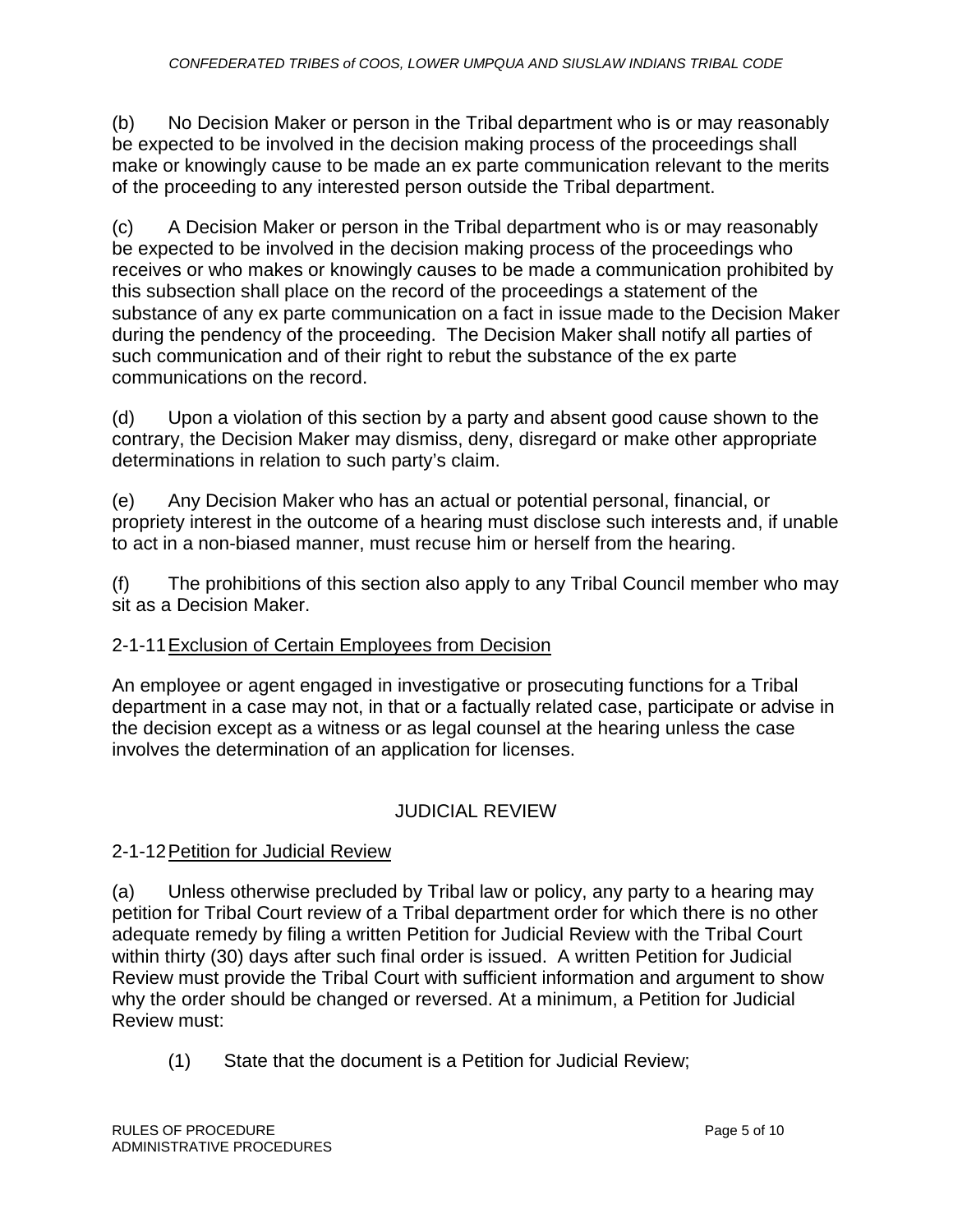(2) List the name, address and telephone number of the petitioner;

(3) Identify the order or portion of an order for which review is sought;

(4) State the reason for review, including issues of fact, law, regulation, or policy;

(5) Identify the authority for the Tribal Court to modify or set aside the order; and

(6) Identify the specific substantive or procedural errors of law or fact in the order and the remedy sought.

(b) Within fourteen (14) days after the filing of a Petition for Judicial Review, the Decision Maker shall submit to the Tribal Court the record as described in CLUSITC 2- 1-9. Should the Decision Maker fail to do so, the Tribal Court may order the Decision Maker to comply.

(c) The Tribal Court may grant or deny the Petition for Judicial Review. The failure to include any of the items described in CLUSITC 2-1-13(a) may be grounds for denying the Petition for Judicial Review. Should the Tribal Court grant the Petition for Judicial Review, the Tribal Court shall establish a briefing schedule and set a date for a hearing.

# 2-1-13Record for Judicial Review

The record on judicial review shall provide the sole evidentiary record for the Tribal Court to review the order. The record on judicial review shall include:

(a) The record as described in CLUSITC 2-1-9; and

(b) All documents filed with the Tribal Court relating to the process of judicial review of the order and any additional information requested by the Tribal Court.

# 2-1-14Scope and Standard of Review

(a) In reviewing the order, the Tribal Court shall decide only those issues raised in the Petition for Judicial Review and developed within the record, including all relevant questions of law and fact.

(b) The Tribal Court shall have exclusive jurisdiction to affirm, modify or set aside the order; issue prohibitory or mandatory injunctions; issue declaratory judgments; or remand the order to the Decision Maker for further proceedings.

(c) The Tribal Court shall review the order and hold unlawful and set aside any action, findings, and conclusions found to be:

(1) Arbitrary, capricious and an abuse of discretion, unsupported by substantial evidence or otherwise not in accordance with Tribal or federal law;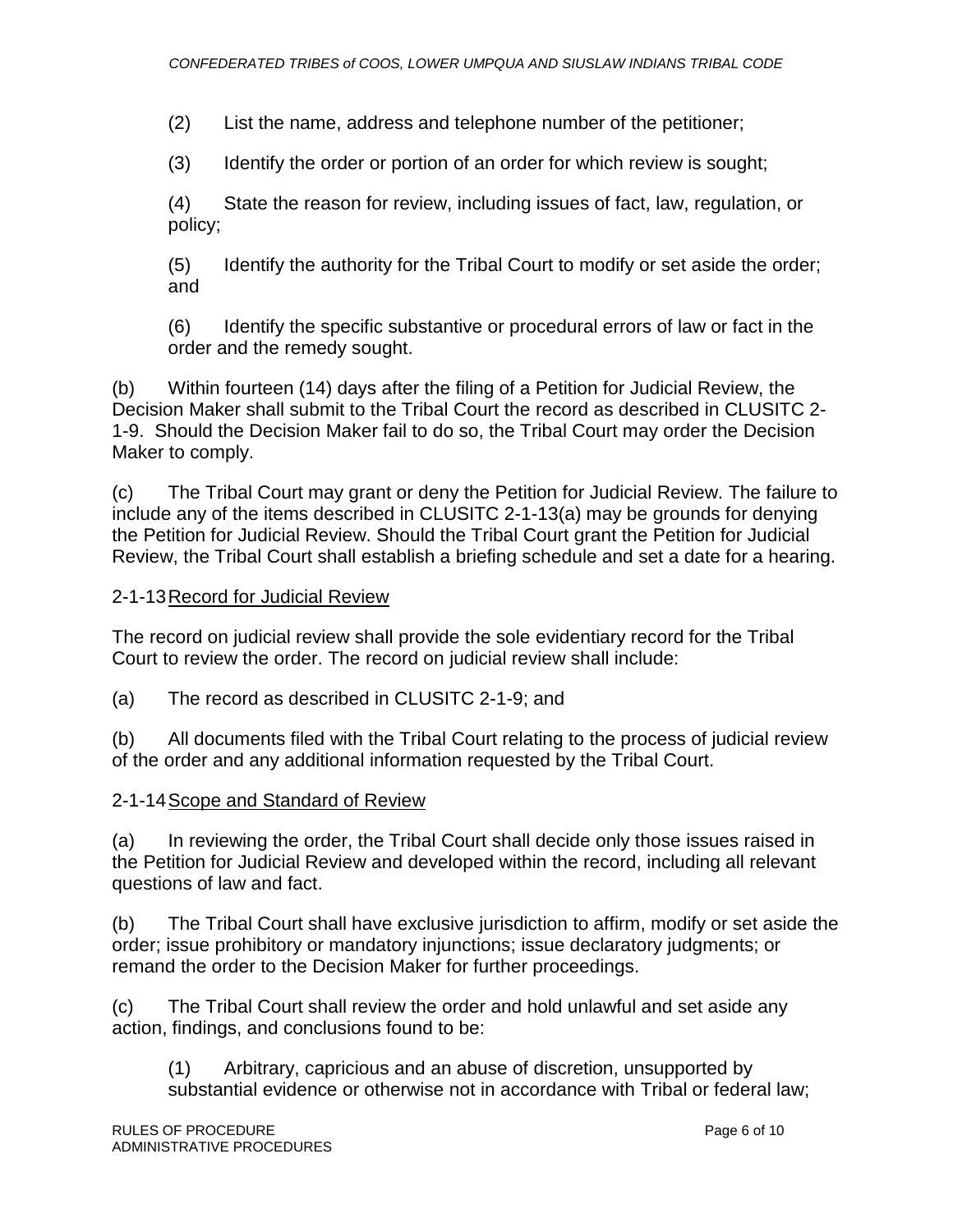(2) Contrary to constitutional right, power, privilege or immunity;

(3) In excess of statutory jurisdiction, authority, or limitations, or short of statutory right; or

(4) Without observance of procedure required by law.

(d) The Tribal Court shall render a decision on a Petition for Judicial Review no later than thirty (30) days after the Petition for Judicial Review is filed and shall set a date and time for hearing on the Petition for Judicial Review within the thirty (30) day time limit. The decision of the Tribal Court shall be based solely on those issues properly raised to the Tribal Court in the Petition for Judicial Review and on the record on judicial review as a whole.

(e) The decision of the Tribal Court shall be final, subject only to review by the Tribal Court of Appeals.

# 2-1-15Request for Stay

(a) Except for orders regarding disenrollment, which shall not be stayed pending judicial review, or where a project or activity would be implemented before judicial review could be completed, the Tribal Court may consider a written request to stay implementation of the order pending the outcome of judicial review. The party requesting the stay shall send a copy of the request to any other party to the proceeding. Such request must:

 $(1)$  Provide a description of the specific project(s), activity(s), or action(s) to be stopped;

(2) Include specific reasons why the stay should be granted in sufficient detail to permit the Tribal Court to evaluate and rule upon the stay request. The Tribal Court may stay implementation of an order upon a showing of:

- (A) Irreparable injury to the petitioner; and
- (B) A colorable claim of error in the order.

(b) Within fourteen (14) days of receipt of the request, the Tribal Court shall issue a written decision on a stay to the party requesting the stay and any other petitioners or intervenors involved in the judicial review proceeding. The decision shall state:

 $(1)$  If the stay is granted, the specific activity(s) to be stopped, duration of the stay and reasons for granting the stay; or

(2) If the stay is denied, in whole or in part, the reasons for the denial.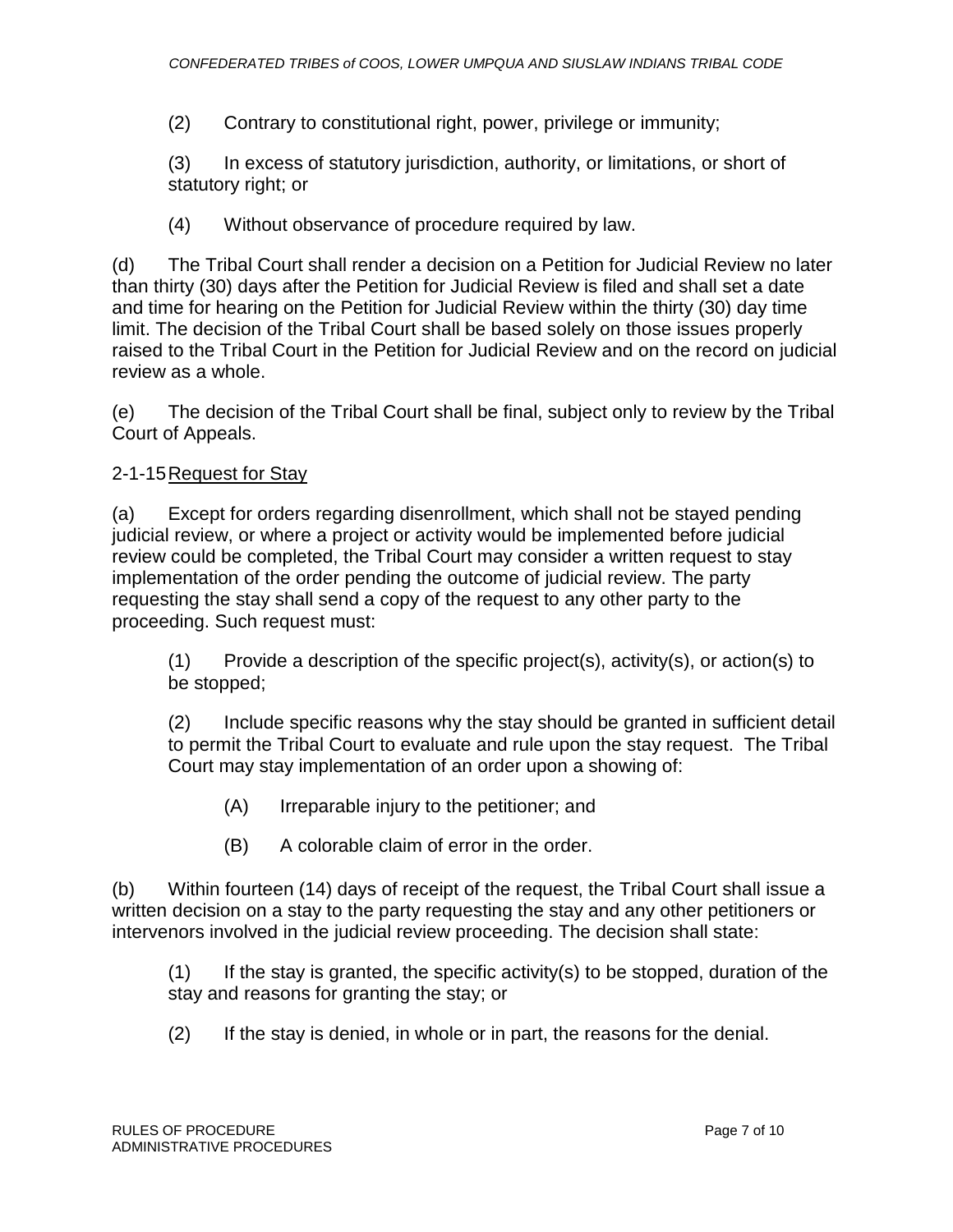(c) Should the Tribal Court grant the stay, the Tribal Court may require the prevailing party to post a bond, the amount of which shall be established at the Tribal Court's discretion.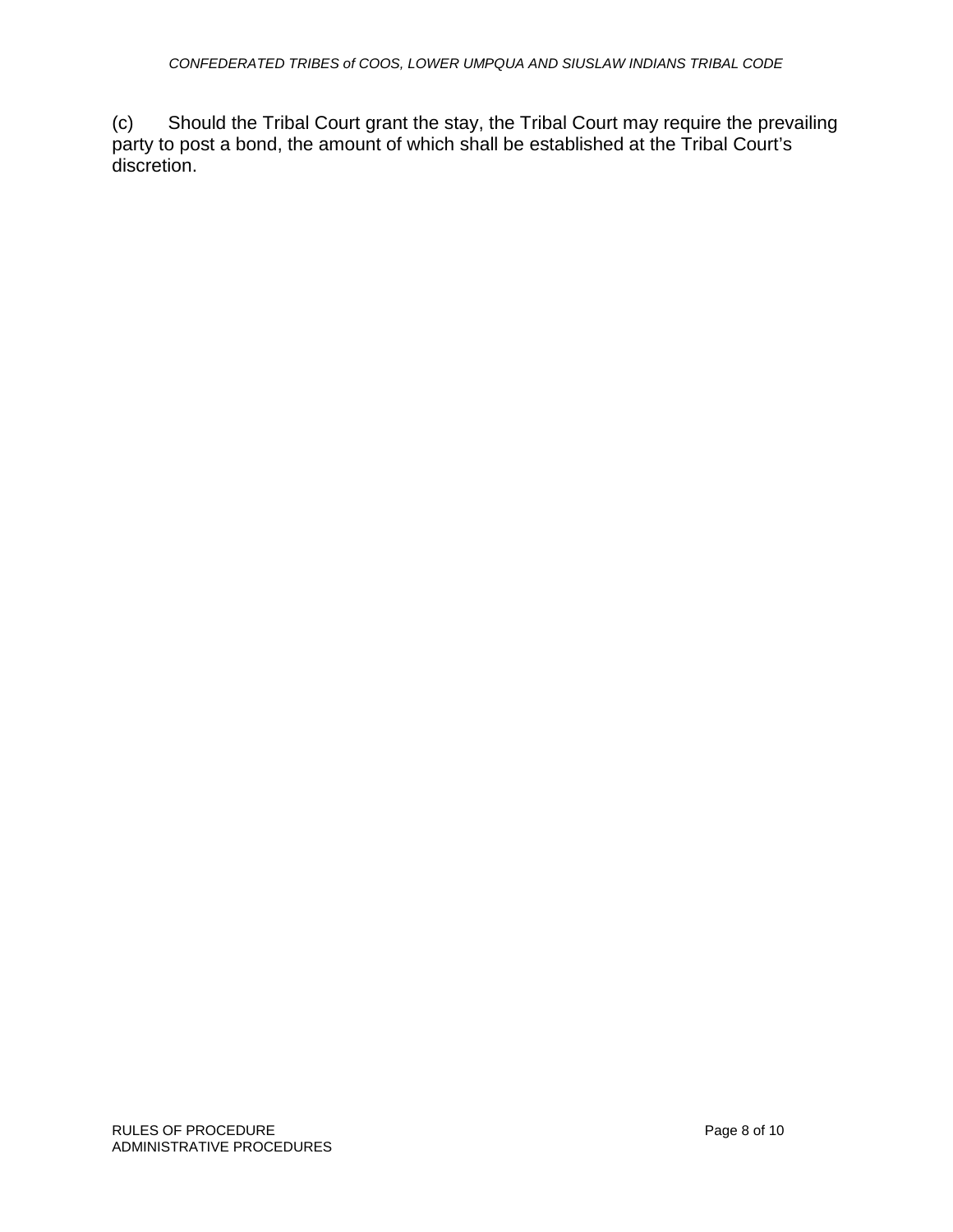APPENDIX A

# LEGISLATIVE HISTORY AND EDITORIAL CHANGES